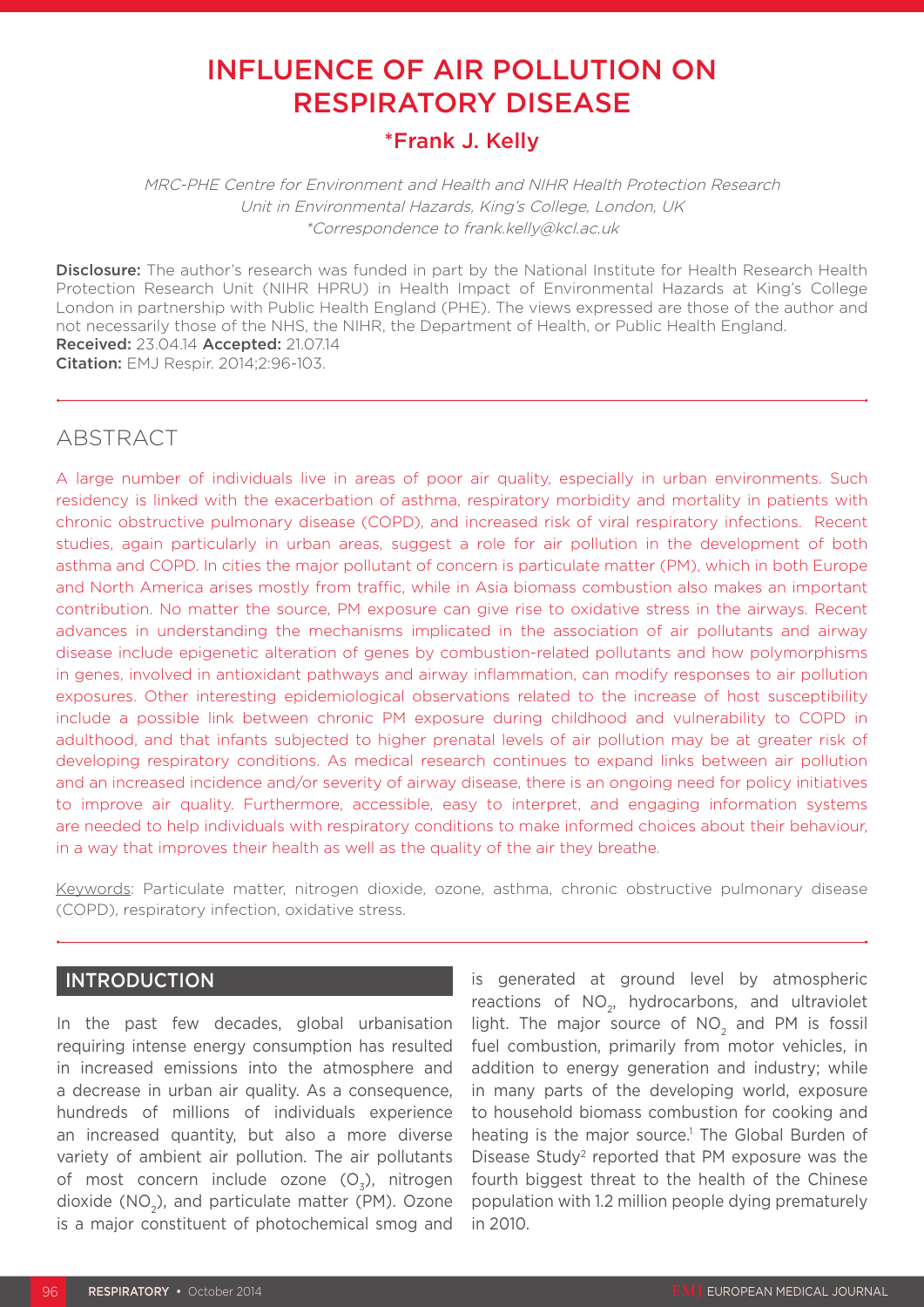Of these common urban air pollutants, PM has been studied in the greatest detail, but there is increasing awareness of independent and direct health effects of  $NO<sub>2</sub>$ . PM is a general term that refers to a complex mixture of solids or liquids that vary in number, size, shape, surface area, chemical composition, solubility, and origin. $3$  The main components of PM, originating from road transport, are engine emissions, brake and tyre wear, and dust from road surfaces. The largest single source of airborne PM from motor vehicles is derived from diesel exhausts, and this is an increasingly important problem in Europe.<sup>4</sup> Owing to the growth in the number of new cars with diesel engines, diesel exhaust particles (DEPs) account for the most airborne PM in most European cities. Biomass combustion particles have a range of physiochemical properties, depending on the nature of the biomass and combustion conditions which, in turn, influences PM toxicity.

The inhalation of toxic particles and gases targets the natural defences of the lung by increasing epithelial permeability, decreasing mucociliary clearance, and depressing macrophage function. Although individual air pollutants will exert specific toxic effects on the healthy or diseased respiratory system, a common chain of molecular events ensue. Human, animal, and *in vitro* experimental studies have demonstrated an increased recruitment and activation of inflammatory cells, and the generation of an array of inflammatory mediators, as well as the activation of intracellular oxidative stress via the generation of free radicals and depletion of protective small molecular weight antioxidants,5 and antioxidant enzymes.<sup>6</sup> Oxidative stress, in turn, promotes further inflammation via regulation of redox-sensitive transcription factors and signalling via the mitogen-activated protein kinase pathway. DEPs and O<sub>2</sub> are able to increase the production of the allergic antibody immunoglobulin E (IgE), thereby increasing sensitisation to allergens.<sup>7,8</sup> With widespread urban air quality problems across Europe, it is perhaps not that surprising, therefore, that we are experiencing an increased incidence of airway disease, which in turn provides continued momentum to the extensive research effort in this area.

## RESPIRATORY SYMPTOMS AND LUNG FUNCTION

In children, epidemiological studies have demonstrated a strong association between exposure to particulate air pollution and cough and wheeze; $9,10$  improvement in air quality in Switzerland was found to result in fewer cases of chronic cough in children, $\mathbb{I}$  as well as cough, wheezing, and breathlessness in adults.<sup>12</sup> Exposure to O<sub>2</sub> at concentrations found in ambient air is associated with a reduction in lung function and induction of respiratory symptoms including cough, shortness of breath, and pain in deep inspiration.<sup>13-17</sup> Human toxicological studies suggest that effects diminish with increasing age, emphasising the importance of ventilation rate, and confirming the intrinsic differences in responsiveness to  $O<sub>z</sub>$  among individuals. $13,18,19$  NO<sub>2</sub> concentrations have also been associated with cough, wheeze, and shortness of breath in children. Residential traffic-related air pollution exposure, associated with reduced expiratory flows in school children<sup>20</sup> and children relocating to areas of differing air pollution levels, have been reported to experience changes in lung function that mirrored changes in PM exposure. $21$ The Southern Californian Children's Health Study (CHS)<sup>22</sup> was first to indicate that urban air pollution has lasting adverse effects on lung development in children, an important finding that is now supported by work from UK (Manchester) $23$ and Japan.24

### Asthma

The role of air pollution in the development of asthma has long been unclear. Recent studies, with a focus on urban areas, however, have begun to report consistent associations. Three European birth cohort studies have reported a positive relationship between traffic-related pollution and doctor-diagnosed asthma.25-27 The CHS has reported that traffic-related pollutants can cause asthma in children,<sup>22,28</sup> as has a Dutch study in which trafficrelated pollution levels at the birth address and incidence of asthma were considered during the first 8 years of life.<sup>29</sup> Not all studies, however, show such a relationship, $30$  and such inconsistencies may be due to incomplete exposure assessment or insufficient study power as only a small number of children are likely to be particularly susceptible to the effects of air pollution. Host characteristics that have been implicated to influence the effects of air pollution on asthma include nutritional status, atopy, and social stress.<sup>31-37</sup>

The observation that social stress and traffic-related air pollution are often spatially correlated has prompted research into possible synergies between these two environments. Chronic stress has been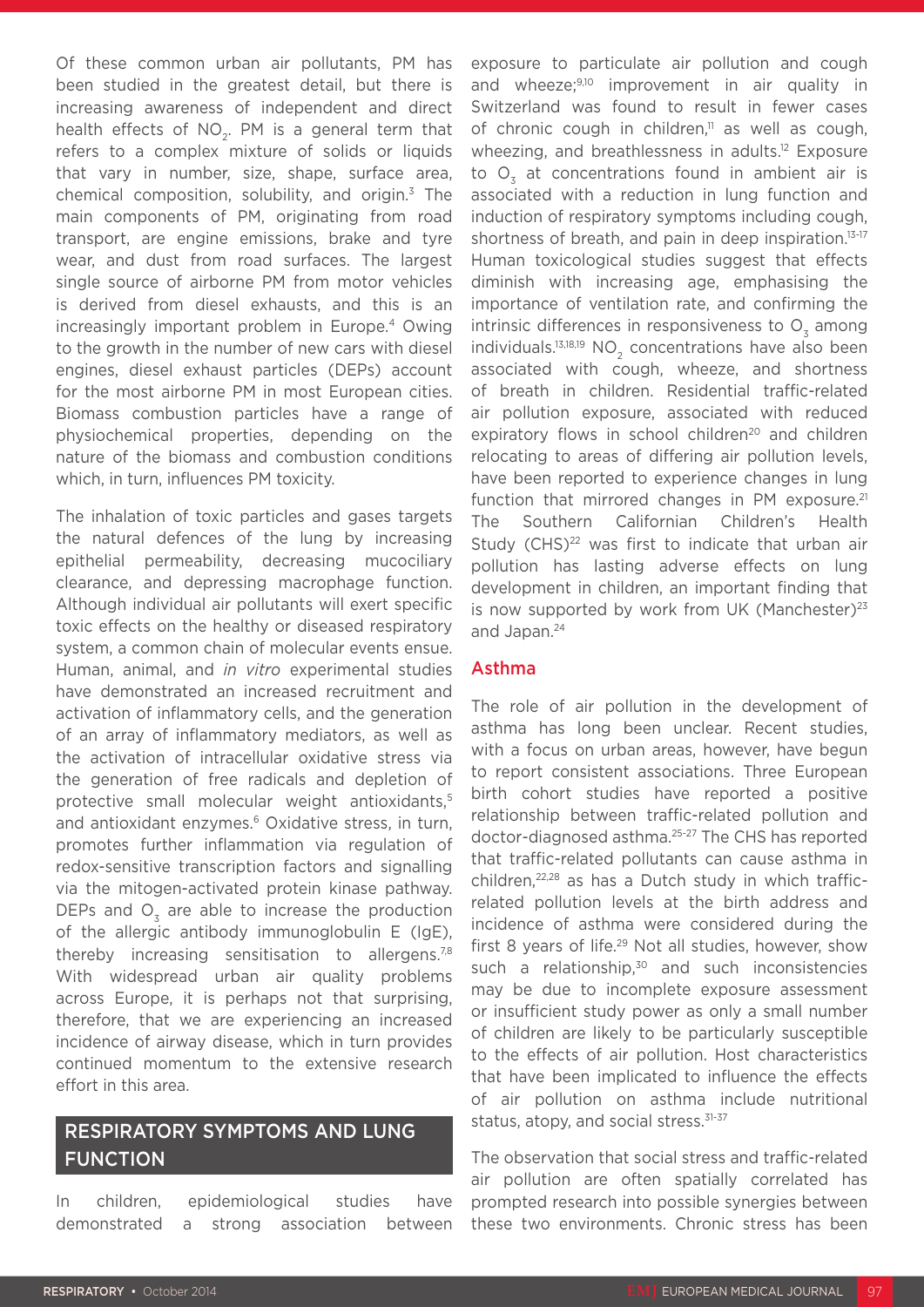found to modify the risk of asthma associated with traffic-related air pollution exposure;<sup>34</sup> however, findings are not consistent.<sup>35-37</sup> Personal exposures of pregnant women to polycyclic aromatic hydrocarbons (PAHs) have been associated with increased respiratory symptoms,<sup>38</sup> such as asthma, wheeze, cough, and ear infections, $39$  among their children over the first year of life. The first trimester (i.e. PM up to 10 micrometres in size  $[PM_{10}]$ ) and second trimester (NO<sub>2</sub> exposures) were associated with lower lung function parameters in asthmatic children at an age of 6-11 years.40 These epidemiologic observations are supported by mechanistic findings in mice. Prenatal exposures to PM or DEPs result in higher IgE levels, skewed T helper 2 cytokine responses, impaired lung growth, greater airway hyperresponsiveness, and increased infiltration of inflammatory cells.<sup>41-43</sup> Exposure of pregnant dams to PM has also been found to increase O<sub>z</sub>-induced airway hyperresponsiveness, pulmonary cytokines, and epithelial mucous metaplasia in O<sub>-rexposed</sub> pups,44 whilst prenatal exposure to *Aspergillus fumigatus* allergen and/or DEPs appears to result in protection from developing systemic and airway allergic immune responses in the adult offspring.<sup>45</sup> These various observations fit with the report of immature antioxidant defences in the foetus.<sup>46</sup>

Clear strong linkages have been established between air pollution and exacerbation of asthma. Moreover, epidemiological studies point to several potential causal agents for the observed association. Ozone exposure has been linked with hospital admissions, 47,48 worsening of symptoms and rescue medication,<sup>49</sup> as well as asthma attacks, respiratory infections, and reductions in peak flow rate. $50$  NO<sub>2</sub> exposure has been associated with emergency room visits, wheezing, and medication use amongst children with asthma, 51,52 whilst controlled-exposure studies of asthmatic volunteers have found that NO<sub>2</sub> can enhance the allergic response to inhaled allergens.<sup>53,54</sup> Evidence of adverse effects of particulate pollution include a negative effect on respiratory function<sup>55</sup> and associations with increased symptoms or hospitalisation.56 A current key area of research is a focus on the specific relationship between asthma and traffic-related pollutants in urban areas.57 A recent advance in assessing the effects of air pollution on asthma is the use of biomarkers of airway inflammation and oxidative stress as outcome measures in epidemiological studies.58,59 Parameters such as distance to a major road or land-use regression models to predict

concentrations of traffic-related pollutants among unmonitored individuals are also important developments in air pollution epidemiology.

The important contribution of traffic emissions to urban air pollution has led investigators to examine the relative toxicity of traffic-related PM pollutants. High previous-day concentrations of ambient air zinc have been associated with risks of paediatric asthma exacerbations,<sup>60</sup> while a positive association between ambient concentrations of vanadium, elemental carbon or nickel PM<sub>25</sub> content, and respiratory symptoms or hospitalisations has been reported.61,62 The effect of size distribution and total number concentration of ultrafine and accumulation mode particles on respiratory hospital admissions in asthmatic children has also been considered.63 For paediatric asthma, accumulation mode particles and NO<sub>z</sub> are relevant, whereas  $PM_{10}$ appeared to have little effect.

Polymorphisms in genes involved in antioxidant pathways, airway inflammation, and innate immunity may modify an individual's response to air pollution. Polymorphisms in glutathione S-transferases (*GSTM1* and *GSTP1*) that facilitate the elimination of reactive oxygen species have been associated with breathing difficulties and respiratory symptoms in asthmatic children following increases in ambient  $O<sub>z</sub>$  concentrations<sup>64</sup> and an altered response to combined exposures to ragweed pollen and DEPs.65 *GSTP1* polymorphisms have also been associated with a greater risk of asthma<sup>66</sup> and sensitisation to allergen in association with traffic-related NO<sub>v</sub> during the first year of life.<sup>67</sup> In a study in Mexico City, *GSTM1* polymorphisms have been shown to predict asthmatic patients who will benefit from antioxidant supplementation.<sup>65</sup> Polymorphisms in the inflammatory gene for tumour necrosis factor-α and transforming growth factor  $β$  may influence lung function to ozone exposure<sup>68</sup> and risk of asthma in children living within 500 m of a major road,<sup>69</sup> respectively. With respect to innate immunity, the absence of measurable CD4 expression on circulating neutrophils in asthmatic children correlated with reduced lung function in the presence of ambient PM.70

#### Chronic Obstructive Pulmonary Disease (COPD)

Large-scale prospective studies used to examine the relationship between air pollution and the development of COPD have provided conflicting outcomes. Whilst the European Community and Respiratory Health Survey<sup>71</sup> did not find a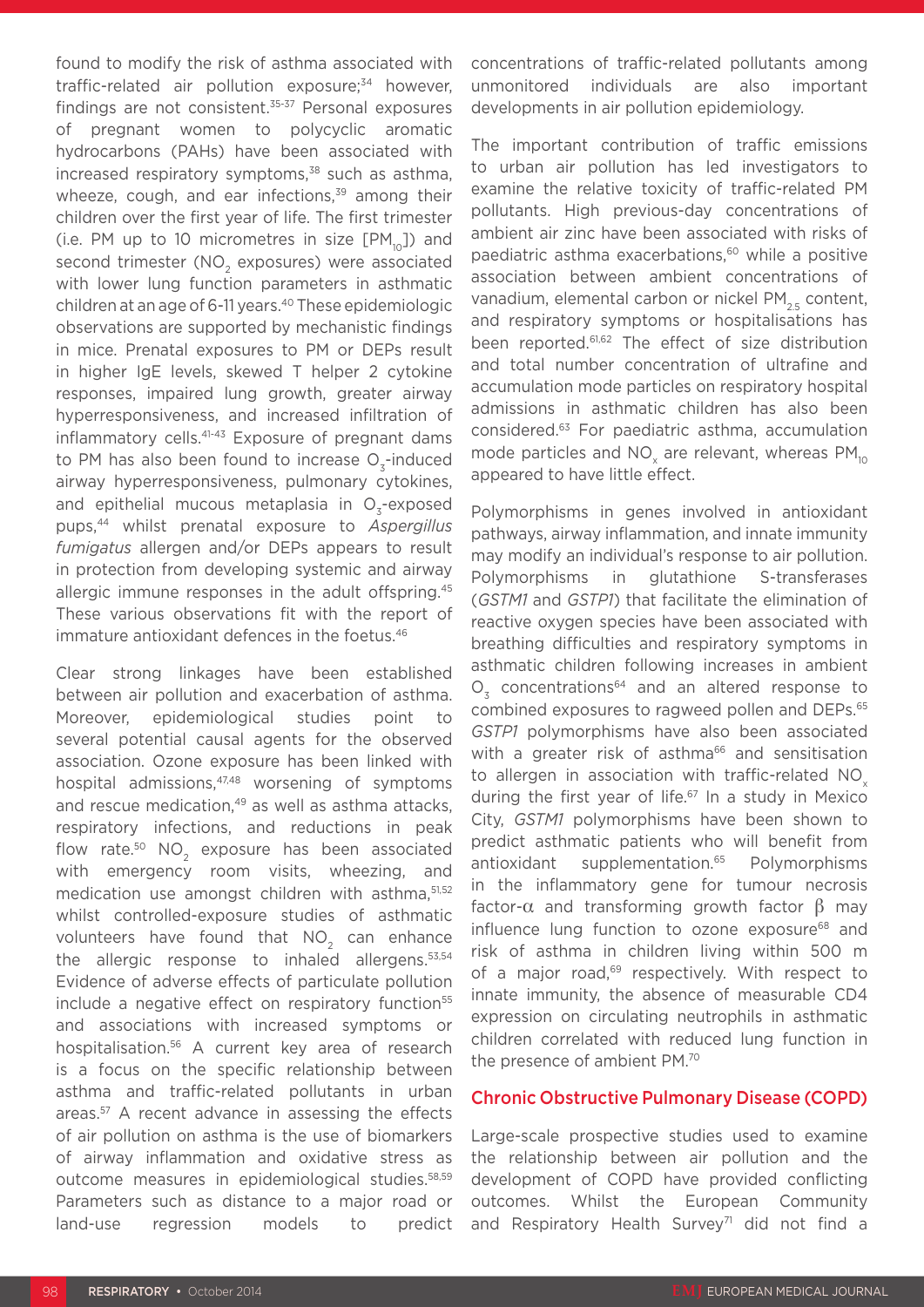significant association between urban background air pollution and changes in forced expiratory volume in 1 second (FEV<sub>1</sub>) and forced vital capacity, the Swiss Cohort Study on Air Pollution and Lung Diseases in Adults<sup>72</sup> did - reporting a significant negative association between decreased  $PM_{10}$  and the rate of age-related decline in FEV<sub>1</sub>. A 7  $\mu$ g/m $^3$ increase in exposure to ambient  $PM_{10}$  over 5 years resulted in a more rapid decline in pulmonary function, a high-risk ratio to develop COPD, and poorer respiratory health in women living near high traffic areas or industrial sources.<sup>73</sup> One possible reason for these differing findings is the possible influence of early life exposures on COPD development.74 It is clear that PM exposure both impairs normal lung function growth in children<sup>22</sup> and accelerates the natural decline in adult lung function.75 It has been hypothesised that, in turn, a reduced lung function growth impairs the innate immunity of the lung and increases vulnerability to infection, possibly as a consequence of increased nasopharyngeal carriage.76,77 In support of the latter, there is evidence from both the developing and developed world that exposure to PM increases susceptibility to bacterial infection in children.<sup>78,79</sup> Epidemiological evidence is also accumulating that infants subjected to higher prenatal levels of air pollution may be at greater risk of developing respiratory conditions. A birth cohort study found that prenatal ambient PAHs and  $PM_{25}$  exposures led to neonates having a reduction in T cells and a concomitant increase in B lymphocytes and changes in cord serum IgE levels.<sup>80</sup>

COPD patients exposed to increased PM concentrations experience a worsening of symptoms and higher morbidity as assessed by emergency room visits or hospital admissions.<sup>81-84</sup> Worsening of the condition has also been demonstrated in several panel studies, reporting decreases in pulmonary function,<sup>81</sup> heightened night-time chest symptoms,<sup>85</sup> and increased rescue bronchodilator use.<sup>86</sup> Dominici and workers<sup>83</sup> reported almost a doubling of admissions for COPD exacerbations for every 10 μgm3 of increase in  $PM_{25}$ . Overall, epidemiological evidence also indicates an elevated mortality rate among individuals with COPD following exposure to PM,87-89 although data collected from the American Cancer Society as part of the Cancer Prevention Study<sup>90</sup> were unable to detect such an association. It has also been observed that an effect of PM on mortality amongst COPD patients may be more pronounced among individuals with a lower income

and socioeconomic status.<sup>91</sup> In addition to the well cited detrimental effects of PM, both  $O<sub>z</sub>$  and NO<sub>2</sub> have also been associated with increased hospital admissions<sup>75</sup> and respiratory mortality in patients with COPD.92 Polymorphisms in the antioxidant gene coding for glutamate-cysteine ligase as well as *GSTM1* and *GSTP1* correlate with the risk of COPD.93-95

#### Respiratory Infection

Numerous epidemiological and experimental studies indicate an association between exposure to the common air pollutants and combustion products of biomass fuels, and an increased risk for viral respiratory infections.96 Positive observations have been found between pollutant exposures and rates of chronic cough and bronchitis<sup>97</sup> in addition to admissions for pneumonia and influenza.<sup>98,99</sup> Acute increases in PM concentrations have been shown to significantly increase hospital admissions for respiratory infections.83,100 There is also epidemiological evidence linking indoor exposure to air pollutants from the combustion of biomass fuels to pneumococcal infection.<sup>101</sup> A meta-analysis of studies in the developing world estimated that the odds ratio for severe pneumonia in children exposed to biomass smoke and other high PM-emitting fuels is 1.78 (95% CI, 1.45–2.18).79 Furthermore, associations between exposure to biomass combustion and death due to respiratory infections in children have been reported,<sup>102-104</sup> as well as observations suggesting that NO<sub>2</sub> could enhance the severity of viral-induced asthma.<sup>105</sup>

Experimental studies in humans, animals, and *in vitro* reinforces the epidemiological evidence that air pollution can significantly affect susceptibility to and morbidity from respiratory infection. NO<sub>2</sub> has been shown to increase the morbidity of Sendai virus in mice,<sup>106</sup> whilst synergism between  $NO<sub>2</sub>$ (and  $O<sub>z</sub>$ ) and rhinovirus infection in human basal and bronchial epithelial cells have been found.<sup>107</sup> Carbon black and concentrated ambient particles have been shown to augment respiratory syncytial virus infection in mice,<sup>108</sup> reduce the capacity of macrophages to phagocytise this virus,<sup>109</sup> and reduce *Streptococcus pneumoniae* clearance from the lungs of mice.<sup>110</sup> Numerous studies of DEPs have reported increased susceptibility and response to influenza infection in mice and in human respiratory epithelium.111-113

Several potential mechanisms exist that may be involved in an environmental pollutant-induced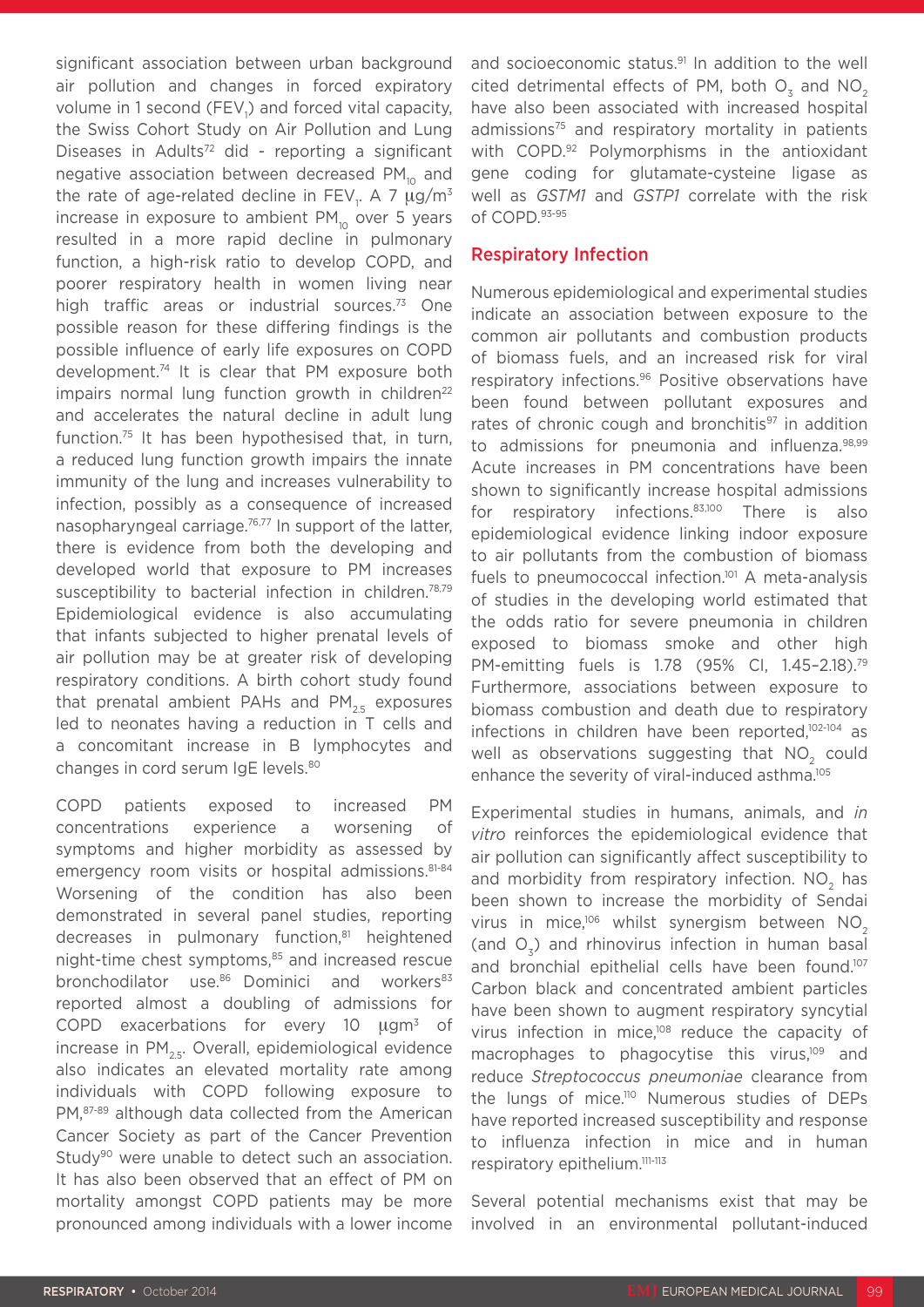alteration of host immunity. Oxidative stress, particularly within the protective epithelial lining fluid of the lung, $113,114$  is supported by observations of a protective effect of antioxidants to DEPinduced enhancement of influenza infections.112 Alternatively, air pollutants may modulate the antiviral defences by reducing the ability of macrophages to phagocytise viruses.<sup>109</sup> Other important components of innate immunity which have been shown to be a target for air pollutants are the surfactant proteins SP-A and SP-D<sup>115</sup> and epithelial cell tight junctions.116

#### LOOKING FORWARD

Modern urban air pollution is a serious public health hazard. Furthermore, as adverse effects on the respiratory system have been observed at concentrations below ambient air quality standards, it appears that current legislation should be more stringent, and that pollution control strategies should focus on specific sources and constituents deemed to be most damaging. Specific areas of research that will prove invaluable if the effects of air pollution on airway disease are to be reduced, include identifying the most predictive exposure methods as well as suitable clinical markers (for both pollutant exposure and oxidative stress) to gain a more accurate assessment of the effectiveness of air quality policies. Further work in identifying susceptible populations is also required. For example, increasing our knowledge of genotype-phenotype associations and inheritable gene-environment interactions involved in the host response to environmental air pollutants will be particularly important. Another, more specific, research direction that requires both epidemiological and mechanistic studies is the way in which air pollutants influence respiratory infections, again especially in particularly vulnerable subgroups of the population.

Success in identifying susceptible subpopulations will be necessary if diagnostic screening and therapies/preventive agents for pollutioninduced respiratory diseases are to be developed. Individualised pharmacotherapy with antioxidant (by reducing oxidative stress and/or enhancing antioxidant defences of the human airway) and anti-inflammatory agents, to stem the damaging effects of air pollutants in vulnerable subgroups, may well prove to be an option in our increasingly urbanised world. In addition to focused, high quality research, a cleaner and healthier environment ultimately relies upon collaborative efforts of the government (through legislation and education) and the public (through, for example, responsible use of transportation), and effective translation of the scientific evidence base into risk communication and public policy.

#### REFERENCES

1. Po JY et al. Respiratory disease associated with solid biomass fuel exposure in rural women and children: systematic review and meta-analysis. Thorax. 2011;66:232-9.

2. Yang G et al. Rapid health transition in China, 1990-2010: findings from the Global Burden of Disease Study 2010. Lancet. 2013;381:1987-2015.

3. Kelly FJ, Fussell JC. Size, source and chemical composition as determinants of toxicity attributable to ambient particulate matter. Atmospheric Environ. 2012;60:504-26.

4. Cames M, Helmers E. Critical evaluation of the European diesel car boom – global comparison, environmental effects and various national strategies. Environ Sc Eur. 2013;25:15.

5. Mudway IS et al. An in vitro and in vivo investigation of the effects of diesel exhaust on human airway lining fluid antioxidants. Arch of Biochem Biophys. 2004;423(1):200-13.

6. Behndig A et al. Airway antioxidant and inflammatory responses to diesel exhaust exposure in healthy humans. European Respir J. 2006;27(2):359-65.

7. Fujieda S et al. Combined nasal challenge with diesel exhaust particles and allergen induces in vivo IgE isotype switching. Am J Respir Cell Mol Biol. 1998;19(3):507–12.

8. Nel AE et al. Enhancement of allergic inflammation by the interaction between diesel exhaust particles and the immune system. J Allergy Clin Immunol. 1998;102(4 Pt 1):539–54.

9. Qian Z et al. Using air pollution based community clusters to explore air pollution health effects in children. Environ Int. 2004;30(5):611–20.

10. Pierse N et al. Locally generated particulate pollution and respiratory symptoms in young children. Thorax. 2006;61(3):216–20.

11. Bayer-Oglesby L et al. Decline of ambient air pollution levels and

improved respiratory health in Swiss children. Environ Health Perspect. 2005;113(11):1632–7.

12. Schindler C et al. Improvements in PM10 exposure and reduced rates of respiratory symptoms in a cohort of Swiss adults (SAPALDIA). Am J Respir Crit Care Med. 2009;179(7):579-87.

13. McDonnell WF et al. Pulmonary effects of ozone exposure during exercise: dose– response characteristics. J Appl Physiol. 1983;54(5):1345–52.

14. Kulle TJ et al. Ozone response relationships in healthy nonsmokers. Am Rev Respir Dis. 1985;132(1):36-41.

15. Kinney PL et al. The effects of ambient ozone on lung function in children: a reanalysis of six summer camp studies. Environ Health Perspect. 1996;104(2):170– 4.

16. Peters JM et al. A study of twelve Southern California communities with differing levels and types of air pollution. II: effects on pulmonary function. Am J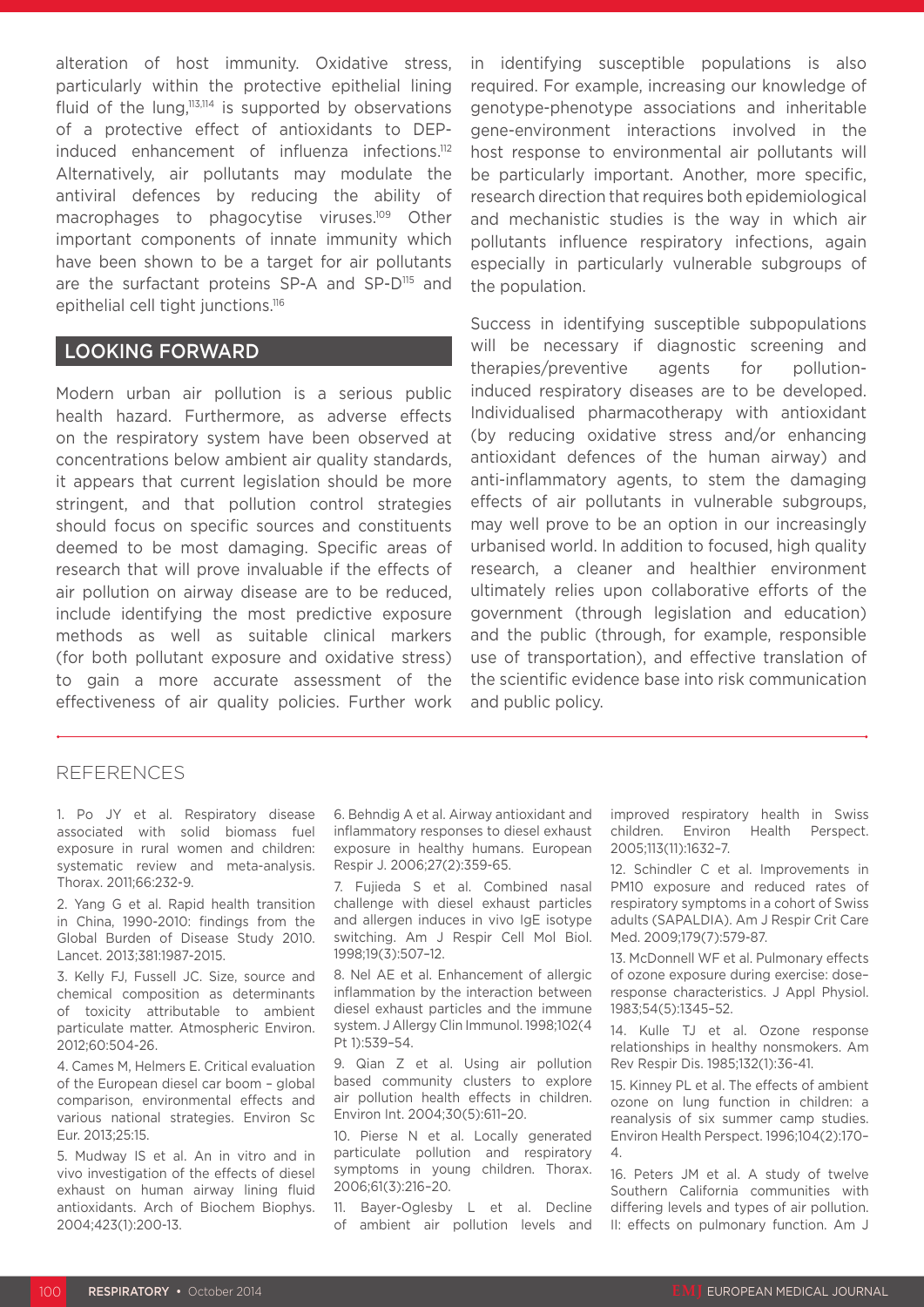#### Respir Crit Care Med. 1999;159(3):768–75.

17. Mudway IS, Kelly FJ. An investigation of inhaled ozone dose and the magnitude of airway inflammation in healthy adults. Am J Resp Crit Care Med. 2004;169(10):1089- 95.

18. McDonnell WF et al. Prediction of ozone-induced FEV1 changes: effects of concentration, duration, and ventilation. Am J Respir Crit Care Med. 1997;156(3 Pt 1):715–22.

19. McDonnell WF et al. Ozone-induced respiratory symptoms: exposure-response models and association with lung function. Eur Respir J. 1999;14(4):845–53. 20. Rosenlund M et al. Traffic-related air pollution in relation to respiratory symptoms, allergic sensitisation and lung function in schoolchildren. Thorax. 2009;64(7):573-80.

21. Avol EL et al. Respiratory effects of relocating to areas of differing air pollution levels. Am J Respir Crit Care Med. 2001;164(11):2067-72.

22. Gauderman WJ et al. The effect of air pollution on lung development from 10 to 18 years of age. N Engl J Med. 2004;351(11):1057–67.

23. Mölter A et al. Long-term exposure to PM10 and NO2 in association with lung volume and airway resistance in the MAAS birth cohort. Environ Health Perspect. 2013;121(10):1232-8.

24. Hasunuma H et al. Decline of ambient air pollution levels due to measures to control automobile emissions and effects on the prevalence of respiratory and allergic disorders among children in Japan. Environmental Research. 2014;131C:111–8.

25. Brauer M et al. Air pollution and development of asthma, allergy and infections in a birth cohort. Eur Repir J. 2007;29(5):879-88.

26. Morgenstern V et al. Atopic diseases, allergic sensitisation, and exposure to traffic-related pollution in children. Am J Respir Crit Care Med. 2008;177(12):1331-7.

27. Nordling E et al. Traffic-related air pollution and childhood respiratory symptoms, function and allergies. Epidemiology. 2008;19(3):401-8.

28. McConnell R et al. Asthma in exercising children exposed to ozone: a cohort study. Lancet. 2002;359(9304):386-91.

29. Gehring U et al. Traffic-related air pollution and the development of asthma and allergies during the first 8 years of life. Am J Respir Crit Care Med. 2010;181(6):596-603.

30. Oftedal B et al. Long-term trafficrelated exposures and asthma onset in schoolchildren in Oslo, Norway. Environ Health Perspect. 2009;117(5):839–44.

31. Gordian ME et al. An investigation of the association between traffic

exposure and the diagnosis of asthma in children. J Expo Sci Environ Epidemiol. 2006;16(1):49–55.

32. Sienra-Monge JJ et al. Antioxidant supplementation and nasal inflammatory responses among young asthmatics exposed to high levels of ozone. Clin Exp Immunol. 2004;138(2):317–22.

33. Behndig A et al. Augmentation of respiratory tract lining fluid ascorbate concentrations through supplementation with vitamin C. Inhalation Toxicology. 2009;21(3):250-8.

34. Clougherty JE, Kubzansky LD. A framework for examining social stress and susceptibility to air pollution in respiratory health. Environ Health Perspect. 2009;117(9):1351-8.

35. Clougherty JE et al. Synergistic effects of traffic-related air pollution and exposure to violence on urban asthma etiology. Environ Health Perspect. 2007;115(8):1140–6.

36. Meng YY et al. Are frequent asthma symptoms among low-income individuals related to heavy traffic near homes, vulnerabilities, or both? Ann Epidemiol. 2008;18(5):343–50.

37. Chen E et al. Chronic traffic-related air pollution and stress interact to predict biologic and clinical outcomes in asthma. Environ Health Perspect. 2008;116(7):970–5.

38. Miller RL et al. Polycyclic aromatic hydrocarbons, environmental tobacco smoke, and respiratory symptoms in an inner-city birth cohort. Chest. 2004;126(4):1071–8.

39. Jedrychowski W et al. Prenatal ambient air exposure to polycyclic aromatic hydrocarbons and the occurrence of respiratory symptoms over the first year of life. Eur J Epidemiol. 2005;20(9):775- 82

40. Mortimer K et al. Air pollution and pulmonary function in asthmatic children: effects of prenatal and lifetime exposures. Epidemiology. 2008;19(4):550–7.

41. Hamada K et al. Exposure of pregnant mice to an air pollutant aerosol increases asthma susceptibility in offspring. J Toxicol Environ Health A. 2007;70(8):688–95.

42. Fedulov AV et al. Pulmonary exposure to particles during pregnancy causes increased neonatal asthma susceptibility. Am J Respir Cell Mol Biol. 2008;38(1):57– 67.

43. Mauad T et al. Chronic exposure to ambient levels of urban particles affects mouse lung development. Am J Respir Crit Care Med. 2008;178(7):721–8.

44. Auten RL et al. Maternal exposure to particulate matter increases postnatal ozone-induced airway hyperreactivity in juvenile mice. Am J Respir Crit Care Med. 2009;180(12):1218-26.

45. Corson L et al. Prenatal allergen and diesel exhaust exposure and their effects on allergy in adult offspring mice. Allergy Asthma Clin Immunol. 2010;6(1):7.

46. McElroy MC et al. Catalase, superoxide dismutase and glutathione activities of lung and liver during human development. Biochem Biophys Acta. 1992;1117(2):153-8.

47. Lin S et al. Chronic exposure to ambient ozone and asthma hospital admissions among children. Environ Health Perspect. 2008;116(12):1725-30.

48. Meng YY et al. Outdoor air pollution and uncontrolled asthma in the San Joaquin Valley, California. J Epidemiol Community Health. 2010;64(2):142-7.

49. Gent JF et al. Association of low-level ozone and fine particles with respiratory symptoms in children with asthma. JAMA. 2003;290(14):1859-67.

50. Just J et al. Short-term health effects of particulate and photochemical air pollution in asthmatic children. Eur Respir J. 2002;20(4):899-906.

51. Lipsett M et al. Air pollution and emergency room visits for asthma in Santa Clara County, California. Environ Health Perspect. 1997;105(2):216-22.

52. Gauderman WJ et al. Childhood asthma and exposure to traffic and nitrogen dioxide. Epidemiology. 2005;16(6):737- 43.

53. Tunnicliffe WS et al. Effect of domestic concentrations of nitrogen dioxide on airway responses to inhaled allergen in asthmatic patients. Lancet. 1994;344(8939-8940):1733-6.

54. Strand V et al. Repeated exposure to an ambient level of NO2 enhances asthmatic response to a nonsymptomatic allergen dose. Eur Respir J. 1998;12(1):6- 12.

55. Penttinen P et al. Source-specific fine particles in urban air and respiratory function among adult asthmatics. Inhal Toxicol. 2006;18(3):191–8.

56. Halonen JI et al. Urban air pollution, and asthma and COPD hospital emergency room visits. Thorax. 2008;63(7):635–41.

57. McConnell R et al. Traffic, susceptibility, and childhood asthma. Environ Health Perspect. 2006;114(5):766–72.

58. McCreanor J et al. Respiratory effects of exposure to diesel traffic in persons with asthma. N Engl J Med. 2007;357(27):2348-58.

59. Romieu I et al. Exhaled breath malondialdehyde as a marker of effect of exposure to air pollution in children with asthma. J Allergy Clin Immunol. 2008;121(4):903–9.

60. Hirshon JM et al. Elevated ambient air zinc increases pediatric asthma morbidity. Environ Health Perspect. 2008;116(6):826- 31.

61. Bell ML et al. Hospital admissions and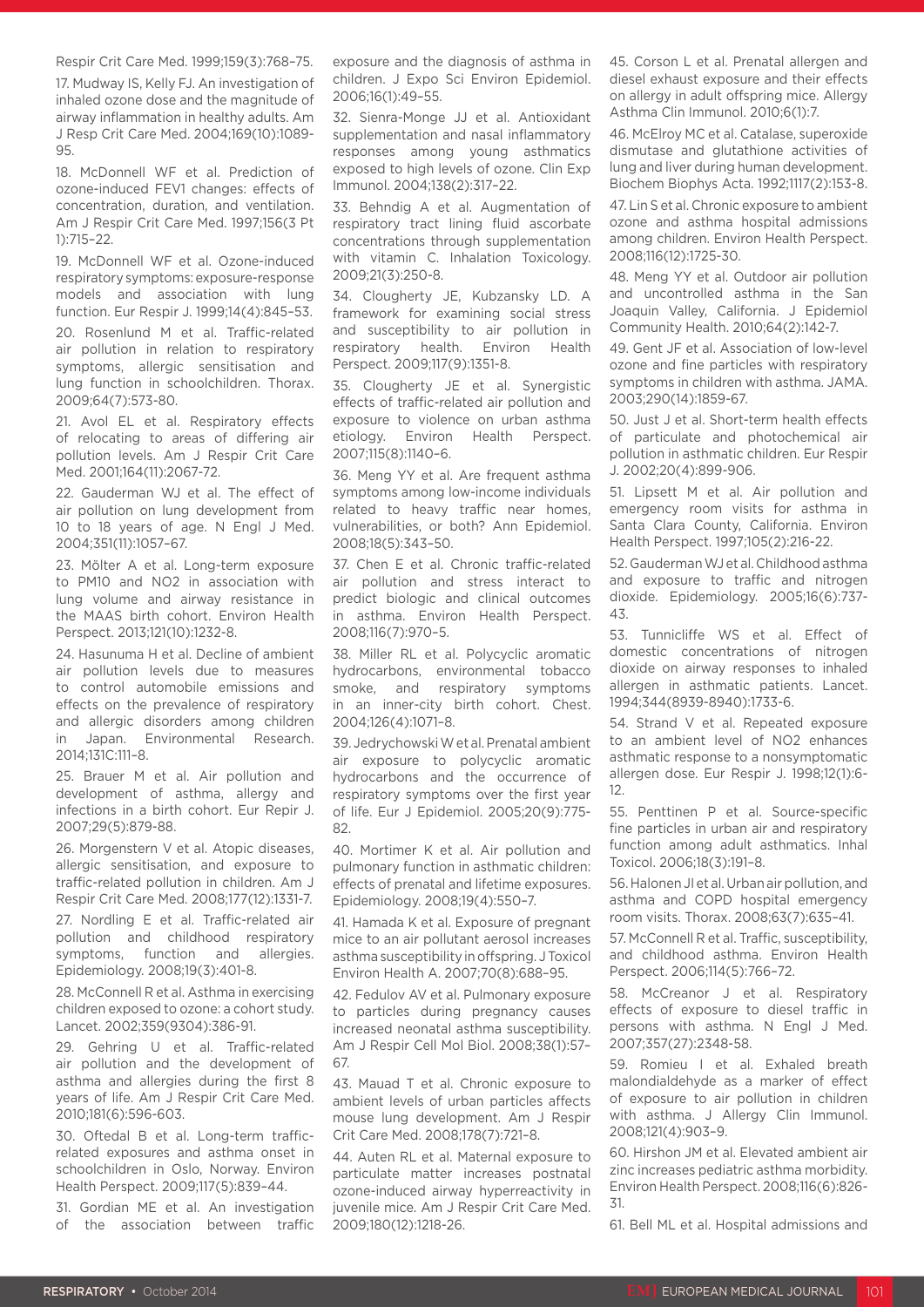chemical composition of fine particle air pollution. Am J Resir Crit Care Med. 2009;179(12):1115-20.

62. Patel MM et al. Ambient metals, elemental carbon, and wheeze and cough in New York City children through 24 months of age. Am J Respir Crit Care Med. 2009;180(11):1107-13.

63. Andersen ZJ et al. Size distribution and total number concentration of ultrafine and accumulation mode particles and hospital admissions in children and the elderly in Copenhagen, Denmark. Occup Environ Med. 2008;65(7):458-66.

64. Romieu I et al. Genetic polymorphism of GSTM1 and antioxidant supplementation influence lung function in relation to ozone exposure in asthmatic children in Mexico City. Thorax. 2004;59(1):8–10.

65. Gilliland FD et al. Effect of glutathione-S-transferase M1 and P1 genotypes on xenobiotic enhancement of allergic responses: randomised, placebo controlled crossover study. Lancet. 2004;363(9403):119–25.

66. Salam MT et al. Microsomal epoxide hydrolase, glutathione S-transferase P1, traffic and childhood asthma. Thorax. 2007;62(12):1050–7.

67. Melén E et al. Interactions between glutathione S-transferase P1, tumor necrosis factor, and traffic-related air pollution for development of childhood allergic disease. Environ Health Perspect. 2008;116(8):1077–84.

68. Li YF et al. Associations of tumor necrosis factor G-308A with childhood asthma and wheezing. Am J Respir Crit Care Med. 2006;173(9):970–6.

69. Salam MT et al. Transforming growth factor-1 C-509T polymorphism, oxidant stress, and early-onset childhood asthma. Am J Respir Crit Care Med. 2007;176(12):1192–9.

70. Svendsen ER et al. Circulating neutrophil CD14 expression and the inverse association of ambient particulate matter on lung function in asthmatic children. Ann Allergy Asthma Immunol. 2007;99(3):244–53.

71. Götschi T et al. Air pollution and lung function in the European Community Respiratory Health Survey. Int J Epidemiol. 2008;37(6):1349-58.

72. Downs SH et al. Reduced exposure to PM10 and attenuated age-related decline in lung function. N Engl J Med. 2007;357(23):2338–47.

73. Schikowski T et al. Long-term air pollution exposure and living close to busy roads are associated with COPD in women. Respir Res. 2005;6:152.

74. Grigg J. Particulate matter exposure in children. Relevance to chronic obstructive pulmonary disease. Proc Am Thorac Soc. 2009;6(7):564-9.

75. Medina-Ramón M et al. The effect of ozone and PM10 on hospital admissions for pneumonia and chronic obstructive pulmonary disease: a national multicity study. Am J Epidemiol. 2006;163(6):579- 88.

76. Greenberg D et al. The contribution of smoking and exposure to tobacco smoke to Streptococcus pneumoniae and Haemophilus influenzae carriage in children and their mothers. Clin Infect Dis. 2006;42(7):897–903.

77. Cardozo DM et al. Prevalence and risk factors for nasopharyngeal carriage of Streptococcus pneumoniae among adolescents. J Med Microbiol. 2008;57(Pt 2):185–9.

78. Barnett AG et al. Air pollution and child respiratory health: a case crossover study in Australia and New Zealand. Am J Respir Crit Care Med. 2005;171(11):1272–8.

79. Dherani M et al. Indoor air pollution from unprocessed solid fuel use and pneumonia risk in children aged under five years: a systematic review and metaanalysis. Bull World Health Organ. 2008;86(5):390–8.

80. Hertz-Picciotto I et al. Air pollution and lymphocyte phenotype proportions in cord blood. Environ Health Perspect. 2005;113(10):1391–8.

81. Pope CA III, Kanner RE. Acute effects of PM10 pollution on pulmonary function of smokers with mild to moderate chronic obstructive pulmonary disease. Am Rev Respir Dis. 1993;147:1336–40.

82. Atkinson RW et al. Acute effects of particulate air pollution on respiratory admissions: results from APHEA 2 project. Air Pollution and Health: a European Approach. Am J Respir Crit Care Med. 2001;164(10 Pt 1):1860–6.

83. Dominici F et al. Fine particulate air pollution and hospital admission for cardiovascular and respiratory diseases. JAMA. 2006;295(10):1127–34.

84. Ko FW et al. Temporal relationship between air pollutants and hospital admissions for chronic obstructive pulmonary disease in Hong Kong. Thorax. 2007;62(9):780–5.

85. Harré ES et al. Respiratory effects of air pollution in chronic obstructive pulmonary disease: a three month prospective study. Thorax. 1997;52(12):1040–4.

86. Silkoff PE et al. Winter air pollution and disease parameters in advanced chronic obstructive pulmonary disease panels residing in Denver, Colorado. J Clin Immunol. 2005;115(2):337–44.

87. Schwartz J, Dockery DW. Increased mortality in Philadelphia with daily air pollution concentrations. Am Rev Respir Dis. 1992;145(3):600–4.

88. Sunyer J et al. Patients with chronic obstructive pulmonary disease are at increased risk of death associated with urban particle air pollution: a casecrossover analysis. Am J Epidemiol. 2000;151(1):50–6.

89. Sint T et al. Ambient air pollution particles and the acute exacerbation of chronic obstructive pulmonary disease. Inhal Toxicol. 2008;20(1):25–9.

90. Pope CA III et al. Cardiovascular mortality and long-term exposure to particulate air pollution. Epidemiological evidence of general pathophysiological pathways of disease. Circulation. 2004;109(1):71–7.

91. Forastiere F et al. Socioeconomic status, particulate air pollution, and daily mortality: differential exposure or differential susceptibility. Am J Ind Med. 2007;50(3):208–16.

92. Naess O et al. Relation between concentration of air pollution and causespecific mortality: four-year exposures to nitrogen dioxide and particulate matter pollutants in 470 neighbourhoods in Oslo, Norway. Am J Epidemiol. 2007;165(4):435–43.

93. Cheng SL et al. Genetic polymorphism of epoxide hydrolase and glutathione S-transferase in COPD. Eur Respir J. 2004;23(6):818–24.

94. Liu S et al. Genetic analysis of CC16, OGG1 and GCLC polymorphisms and susceptibility to COPD. Respirology. 2007;12(1):29–33.

95. Vibhuti A et al. Genetic polymorphisms of GSTP1 and mEPHX correlate with oxidative stress markers and lung function in COPD. Biochem Biophys Res Commun. 2007;359(1):136–42.

96. Ciencewicki J, Jaspers I. Air pollution and respiratory viral infection. Inhal Toxicol. 2007;19(14):1135–46.

97. Dockery DW et al. Effects of inhalable particles on respiratory health of children. Am Rev Respir Dis. 1989;139(3):587–94.

98. Schwartz J. PM10, ozone, and hospital admissions for the elderly in Minneapolis-St. Paul, Minnesota. Arch Environ Health. 1994;49(5):366–74.

99. Wong TW et al. Air pollution and hospital admissions for respiratory and cardiovascular diseases in Hong Kong. Occup Environ Med. 1999;56(10):679–83.

100. Lin M et al. Coarse particulate matter and hospitalization for respiratory infections in children younger than 15 years in Toronto: a case-crossover analysis. Pediatrics. 2005;16(2):e235–40.

101. O'Dempsey TJ et al. A study of risk factors for pneumococcal disease among children in a rural area of West Africa. Int J Epidemiol. 1996;25(4):885–93.

102. Johnson AW, Aderle WI. The association of household pollutants and socio-economic risk factors with the short-term outcome of acute lower